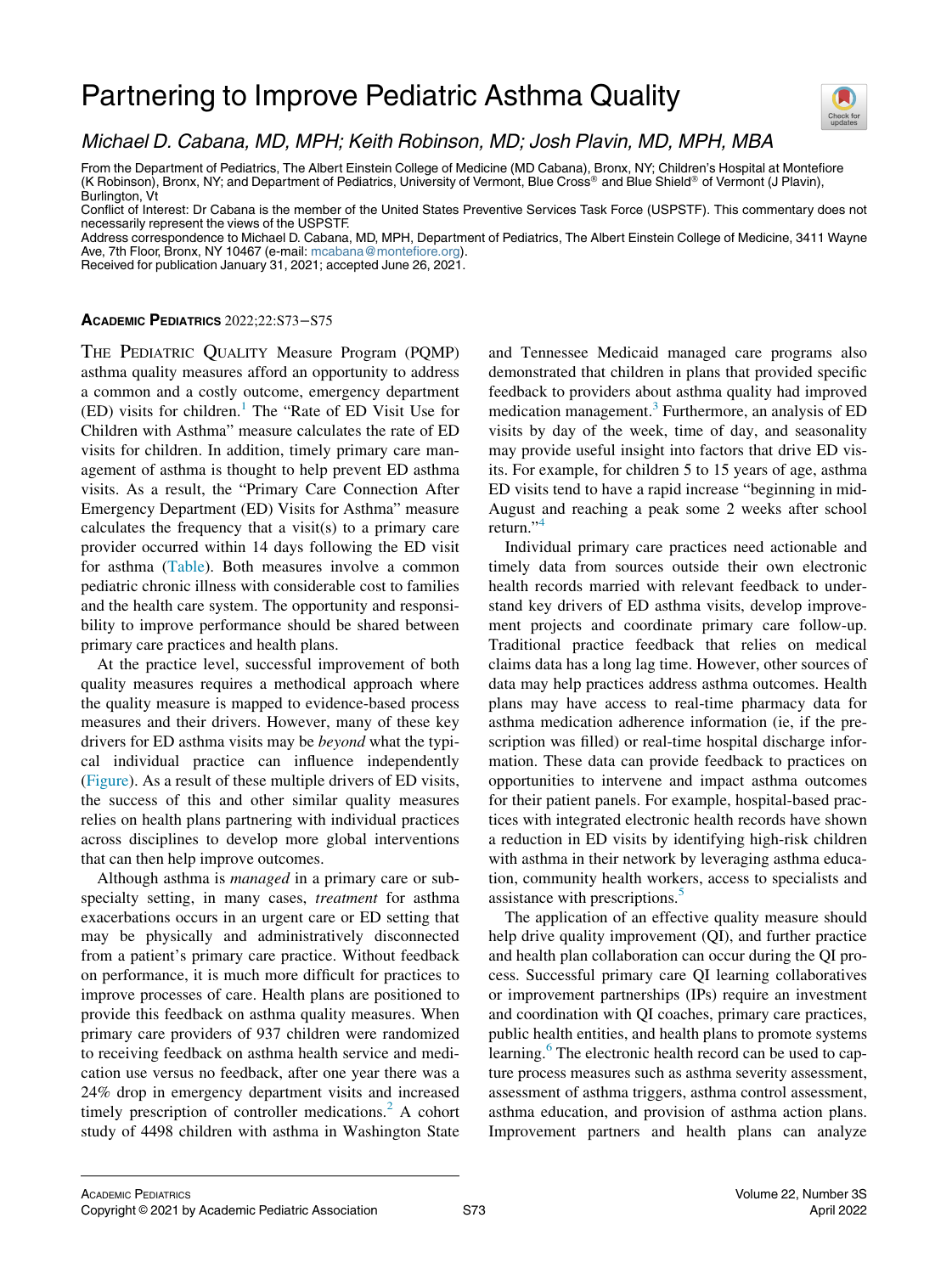#### <span id="page-1-0"></span>Table. Pediatric Quality Measure Program (PQMP) Asthma Measures

| Measure                                                                              | Description                                                                                                                                                                                                                       |
|--------------------------------------------------------------------------------------|-----------------------------------------------------------------------------------------------------------------------------------------------------------------------------------------------------------------------------------|
| Rate of ED visit use for children managed                                            | Numerator: Number of visits to the emergency department                                                                                                                                                                           |
| for identifiable asthma $^{21,22}$                                                   | Denominator: Children ages 2-21 who meet the criteria for asthma who have been con-<br>tinuously enrolled in the index plan for at least 2 consecutive months immediately pre-<br>ceding the reporting month.                     |
| Primary care connection after emergency<br>department (ED) visits for asthma $^{21}$ | Numerator: Visit(s) to a primary care provider that occurred within 14 days following the<br>ED visit                                                                                                                             |
|                                                                                      | Denominator: All ED visits in which asthma was a primary or secondary diagnosis identi-<br>fied using the provided specifications, in children who are continuously enrolled for at<br>least the 2 months following the ED visit. |

<span id="page-1-1"></span>

Figure. Key driver diagram of factors affecting pediatric emergency department use (used with permission from Keith Robinson, MD, Christine Pellegrino, MS, Judy Shaw, EdD, MPH, RN).

performance data using run charts or control charts to determine effectiveness of interventions. Corresponding reports can be generated to evaluate longitudinal performance using run and control charts. These collaborations can harness different perspectives to create innovative ideas and solutions to improve care. When applied effectively for the PQMP asthma quality measure, Harder et al reported that a network of primary care practices participating in a year-long, statewide collaborative through a series of QI cycles focused on reorganizing systems of care was able to decrease pediatric asthma-related ED visit rates, compared to control practices that were not involved in the collaborative.

Although appropriate primary care management is an important component in addressing ED asthma visits, it is not sufficient for improving these quality measures. Social determinants of health affect health outcomes and necessitate care coordination and integration between health plans, public health agencies and health care providers. Asthma ED utilization is associated with other comorbid-ities, such as obesity,<sup>[8](#page-2-7)</sup> exposure to environmental irri $tants$ , and even housing security.<sup>[10](#page-2-9)</sup> Arranging for ED follow-up with a primary care practice can be challenging due to parental time off from work or lack of transportation. $11$  Interventions to improve follow-up include monetary incentives, potentially through health plan benefit redesign, telephone coaching by the health plan and/or provider, telehealth follow-up visits and other methods to increase practice access.<sup>[12](#page-2-11)[,13](#page-2-12)</sup> Finally, providing multidisciplinary care coordination services to children with asthma can help address social determinants of health, improve symptom control, and reduce ED visits. $14$  Primary care practices need partnership, collaboration, and leadership from health plans and public health agencies to develop resources and services that fall beyond what a typical practice can provide.

On a broader scale, partnerships involving public health departments, health care delivery systems, health plans and advocacy groups can also help address social determinants of health and improve asthma outcomes. An evaluation of the results of several community coalitions focused on asthma included changes in clinical training, increased clinical learning collaboratives, communitywide asthma care coordination, changes in school rules regarding asthma medications as well as legislation regarding smoking.<sup>15</sup> Children in communities with these asthma coalitions were less likely ( $P < .04$ ) to have an asthma-related hospitalization, ED visit, or urgent care visit than children in comparison communities.<sup>[16](#page-2-15)</sup> At the state-level, partnerships to advocate for Medicaid programs to adopt evidence-based quality measures, such as those developed by the PQMP program, can further